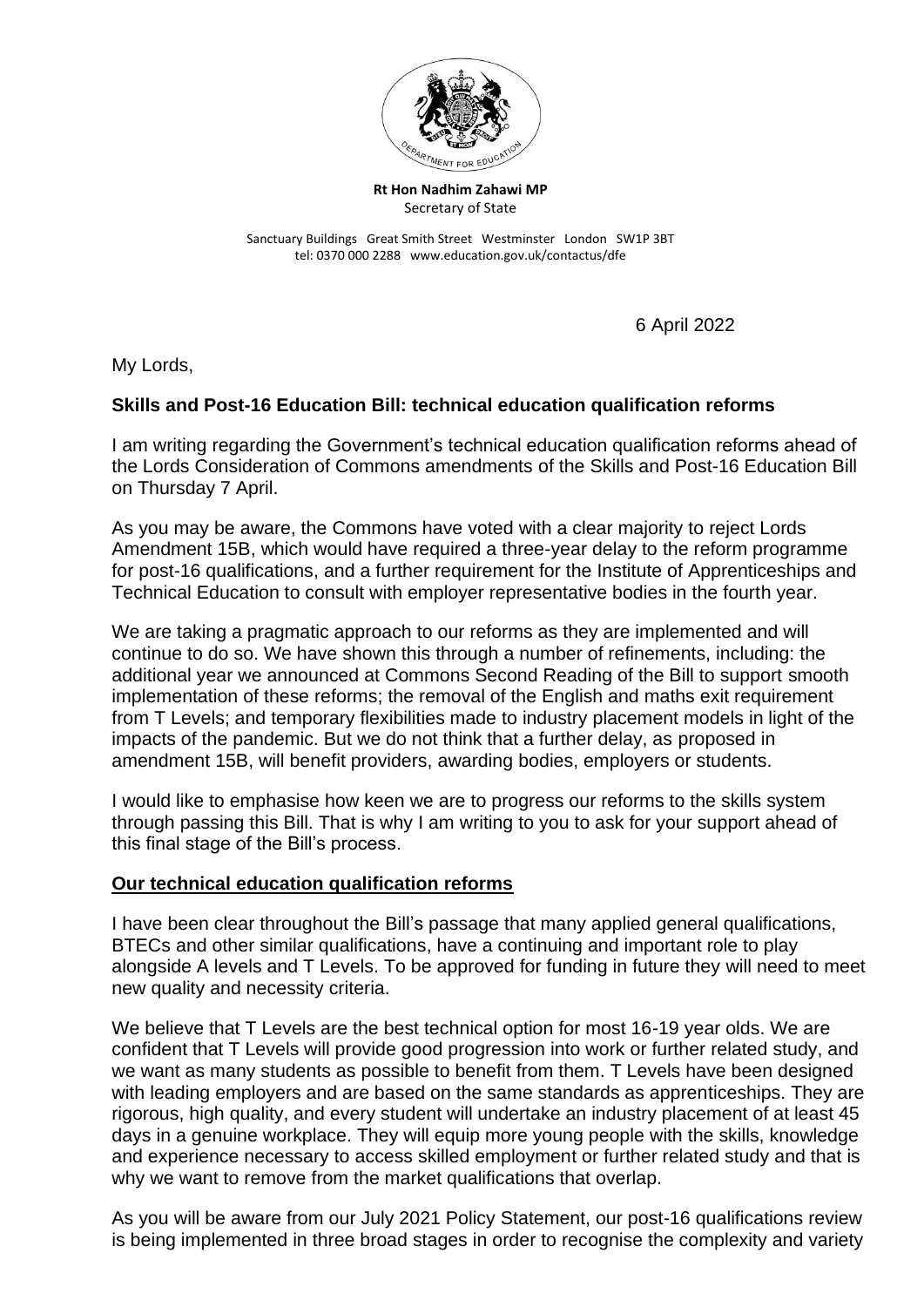of this important market. The first phase has looked at qualifications with no or low enrolments. The second phase, which is currently underway, is considering qualifications which overlap with T Levels. In the third phase, we will be focusing on the quality of the wide range of other qualifications available. In this phase, we will be asking Awarding Organisations to work with the Department, the Institute for Apprenticeships and Technical Education (the Institute) and Ofqual to improve the quality of their other qualifications. The timings of each stage is set out in the table attached.

We have set out the three tests that we are using to determine overlap with  $T$  Levels<sup>1</sup> and we will publish the provisional list of qualifications that overlap with wave 1 and 2 T Levels in due course. It may be reassuring to know through this process we expect to remove just a **small proportion of the total level 3 BTEC and other applied general style qualification offer** – significantly less than half.

In practice, students will be able to take applied general style qualifications, including BTECs, alongside A levels as part of a mixed programme. We are not creating a binary system. Our aim is to ensure that students can choose from a variety of high-quality options, of which T Levels, A levels, BTECs and other applied general style qualifications will play their part.

Just as T Levels are being introduced in phases, we are also committed to taking a phased approach to removing funding approval from qualifications that overlap. Qualifications that overlap with T Levels introduced in 2020 and 2021 will not have funding approval removed until academic year 2024/25. Similarly, we can guarantee that no qualifications will have funding approval removed because of overlap with T Levels being introduced in 2022 and 2023 until academic year 2025/26. In this way we will ensure that no existing qualification has public funding approval withdrawn before the relevant T Level alternative is available. Our reforms will ensure that all students will have high quality options to support progression to employment or further study, including higher education.

Nonetheless, I have heard clearly the concerns raised by your Lordships throughout the passage of the Bill. I have always said that I will be led by the evidence, and I agree that further evidence should be gathered to ensure that these reforms are delivered in the right way. That is why I am pleased to set out the approach that the Government will take, which I hope will provide the reassurances on the important issues that your Lordships raised.

#### **Employers and the appeals process**

As part of this implementation plan and having listened to the genuine concerns raised by members of Your Lordship's House, and those organisations, employers and interested parties with a stake in the future of vocational and technical education, I can also give further reassurance. I want to outline the important role employers will play in the appeals process where qualifications have been provisionally identified as overlapping with T Levels and therefore in scope to have funding approval removed. To ensure we have the best evidence when considering whether to continue funding qualifications, I can now guarantee that employers will have the opportunity to support awarding organisations and say if they believe qualifications support entry into occupations not covered by T Levels as part of the appeals process. This will mean that we have the best evidence to support decisions through the overlap process. It is important that there are no gaps in provision, and that we retain the qualifications we need to support progression.

# **Impact on disadvantaged pupils**

Secondly, I have listened to concerns about the impact on disadvantaged students throughout the passage of the Bill, and I want to reassure your Lordships that no young

<sup>1</sup> [Review of post-16 qualifications at level 3 in England \(publishing.service.gov.uk\)](https://assets.publishing.service.gov.uk/government/uploads/system/uploads/attachment_data/file/1003821/Review_of_post-16_qualifications_at_level_3_in_England_policy_statement.pdf)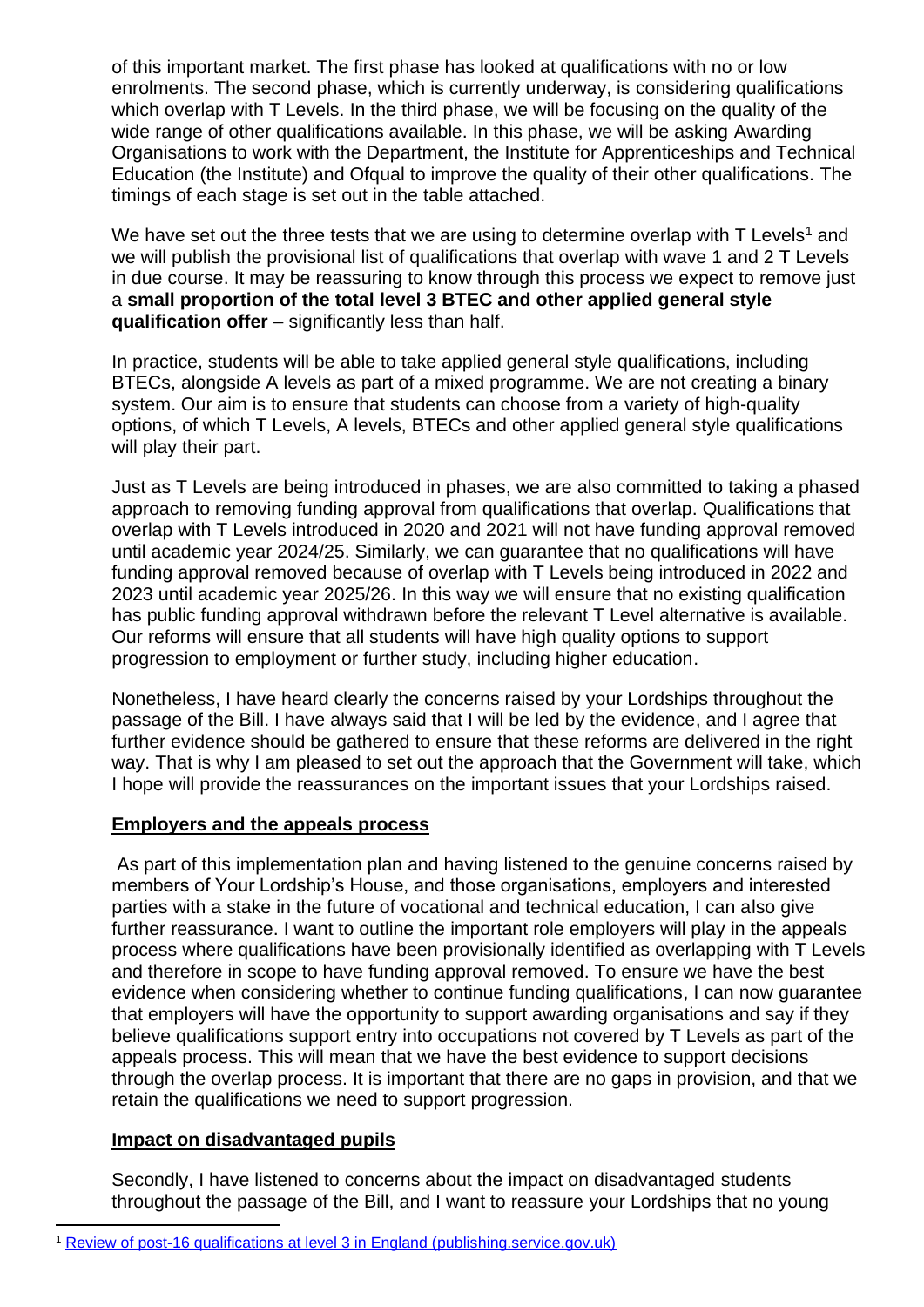person will be left without a clear and high-quality progression route. This Bill already places a duty on the Institute for Apprenticeships and Technical Education to keep under review the education and training within its remit, and the effect of its functions on the range and availability of that education and training – as part of its oversight it will consider whether the needs of learners and employers are being met.

That is why we will continue to gather evidence to ensure our reforms across both technical and academic qualifications are working as we intend. In particular, the Unit for Future Skills, as announced in the Levelling Up white paper, will make sure that across government we are collecting and making available the best possible information to show if courses are delivering the outcomes we want – helping to give students the best possible opportunity to get high skilled jobs in their local area.

### **Reviewing and updating on T Levels**

We have put in place significant investment in T Levels and support for the sector to help providers and employers prepare. We have a variety of support available to the sector to ensure that providers are able to deliver them successfully, including making over £400 million capital funding available for new facilities and industry standard equipment, free learning and development provided for all T Level teachers that has benefited over 8,500 individuals, and over £200 million invested to support capacity to deliver industry placements.

We are confident in the success of T Levels, and this includes our commitment to making sure that every T Level student has access to a high-quality industry placement. Placements are a key part of the T Level programme, and we are committed to ensuring sufficient placements are available in all sectors and in all geographical areas.

We are reviewing the implementation of T Levels on an ongoing basis and will continue to publish regular updates on the implementation of T Levels as part of our T Level Action Plans, and these can be found [here](https://www.gov.uk/government/publications/t-level-action-plan?msclkid=064f2709b0f611ec8839f6ae313af1bc) on Gov.uk.

Furthermore alongside T Levels, the T Level Transition Programme has been introduced to provide a high-quality route onto T Levels. It is aimed at students with the potential to progress onto a T Level following a tailored preparation programme. The programme focuses on developing a broad range of knowledge, skills and behaviours that providers and employers have said are important preparation to help students not only progress onto, but also succeed on, their chosen T Level route.

#### **Clarifying the policy**

I would also like to offer further clarity on the Government's position in order to address concerns around these reforms. I have included an annex to this letter which sets out some of the key points raised in debates and the response to each one, which I hope you will find informative.

Thank you for taking the time to read this letter. I hope this letter reassures you that the Government has listened and is responding to your concerns. In return, I would ask for your support in passing this Bill by agreeing to the Government's motion to not insist on amendment 15B on Thursday 7 April. The position that the Government has set out here is final – now is the time to ensure that the Skills and Post-16 Education Bill is passed and we can press ahead with our important reforms.

As ever, please do feel free to reach out to Baroness Barran's office or the Bill Team on [Skills.BillTeam@education.gov.uk](mailto:Skills.BillTeam@education.gov.uk) if you would like to discuss this further. I will place a copy of this letter in the House of Lords Library.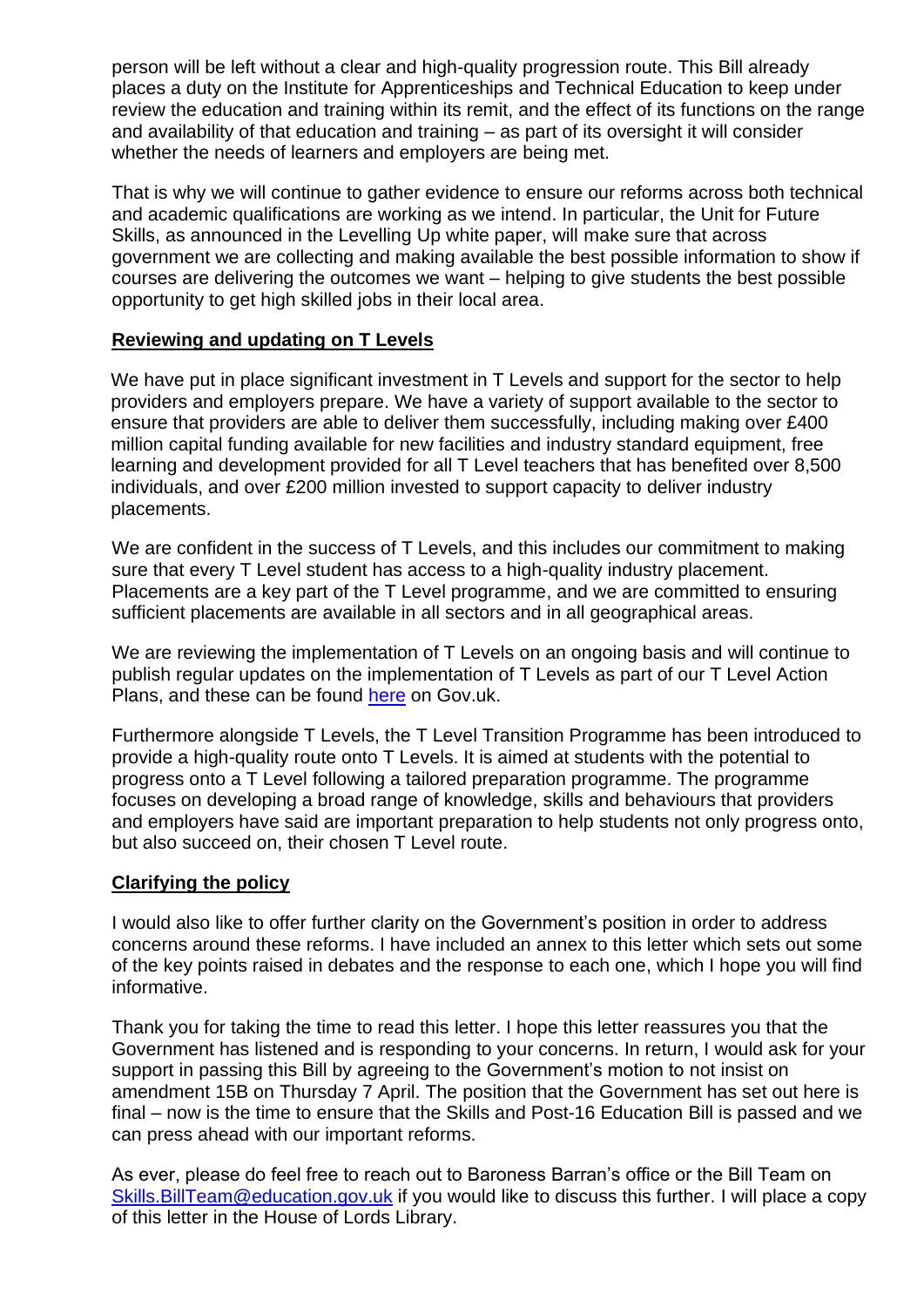$\bigcup_{i}$  $\downarrow$  $\sim$ 

**Rt Hon Nadhim Zahawi MP Secretary of State for Education**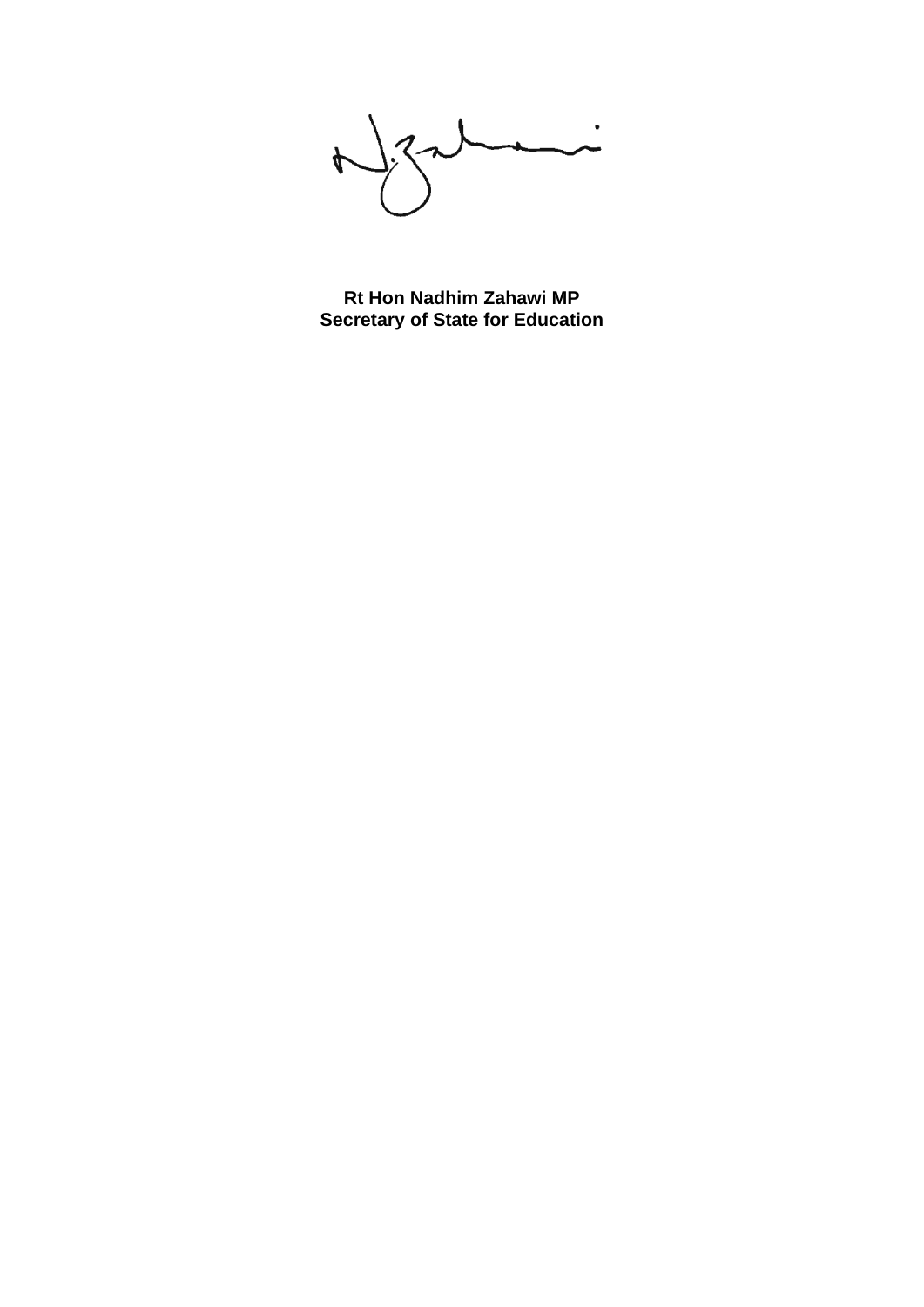# **Annex A: Key information about technical education qualification reforms**

The below table outlines some of the key claims that have been raised during the debates in relation to the technical education reforms alongside clarifications on the Government's position.

| <b>Claim</b>                                                                                   | <b>Clarification</b>                                                                                                                                                                                                                                                                                                                                                                                                                                                                                                                                                                                                                                                                                                                                                                                                                                                                                                                                                                                                                                                                                                                                                                                                                                                                                                                                                                                                                          |  |  |
|------------------------------------------------------------------------------------------------|-----------------------------------------------------------------------------------------------------------------------------------------------------------------------------------------------------------------------------------------------------------------------------------------------------------------------------------------------------------------------------------------------------------------------------------------------------------------------------------------------------------------------------------------------------------------------------------------------------------------------------------------------------------------------------------------------------------------------------------------------------------------------------------------------------------------------------------------------------------------------------------------------------------------------------------------------------------------------------------------------------------------------------------------------------------------------------------------------------------------------------------------------------------------------------------------------------------------------------------------------------------------------------------------------------------------------------------------------------------------------------------------------------------------------------------------------|--|--|
| <b>Most BTECs will have</b><br>their funding<br>removed                                        | We have set out the 3 tests that we are using to determine<br>overlap with T Levels and we expect to publish the provisional<br>list of qualifications in scope in due course. It may be<br>reassuring to know through this process we expect to remove<br>just a small proportion of the total level 3 BTEC and other<br>applied general style qualification offer. Qualifications that<br>overlap with T Levels introduced in 2020 and 2021 will not have<br>public funding approval removed until 2024. And qualifications<br>that overlap with T Levels introduced in 2022 and 2023 will not<br>have funding approval removed until 2025.<br>The most significant changes to this landscape will be from<br>$\bullet$<br>2025 when reformed qualifications will become available. In our<br>impact assessment we estimate that around half of the current<br>funded level 3 offer will not fit in the future landscape.<br>But we expect only a very small proportion of these will be<br>removed simply because they overlap with T Levels. Many<br>currently have low numbers of enrolments (or none at all) and<br>are not needed and some will not meet our new quality criteria.<br>For instance, we will remove approval from around 1,800<br>qualifications because they have low/no enrolments (including<br>around 40 BTECs) – made up of c.400 with low enrolments and<br>c.1400 with no enrolments.                            |  |  |
| 86% of respondents<br>to the qualifications<br>review consultation<br>disagreed with<br>reform | We have been transparent in our presentation of the<br>$\bullet$<br>consultation and have clearly set our reasoning and the<br>evidence for the approach we are taking.<br>The 86% figure is often quoted as if it represents a single view<br>$\bullet$<br>of the qualifications that should continue to be funded in the<br>future. That is not the case. This question related to the<br>process rather than the policy of withdrawing public funding<br>approval for qualifications that overlap with T Levels.<br>Since the government's response to the consultation, we have<br>$\bullet$<br>made significant refinements to our reforms. This includes the<br>additional year to the reform timetable, the removal of English<br>and maths exit requirements for T Levels, and our further<br>commitment to ensure the employer role in the appeals process<br>for overlapping qualifications.<br>Most consultation respondents supported our plans for<br>$\bullet$<br>academic qualifications. But we have listened to feedback and<br>our final plans made provision for a wider range of<br>qualifications alongside A levels.<br>73% agreed with our proposals for the types of small<br>$\bullet$<br>qualifications that should be funded to be taken alongside A<br>levels.<br>71% agreed with our proposals for the types of large<br>qualifications that should be funded as alternative programmes<br>of study to A levels. |  |  |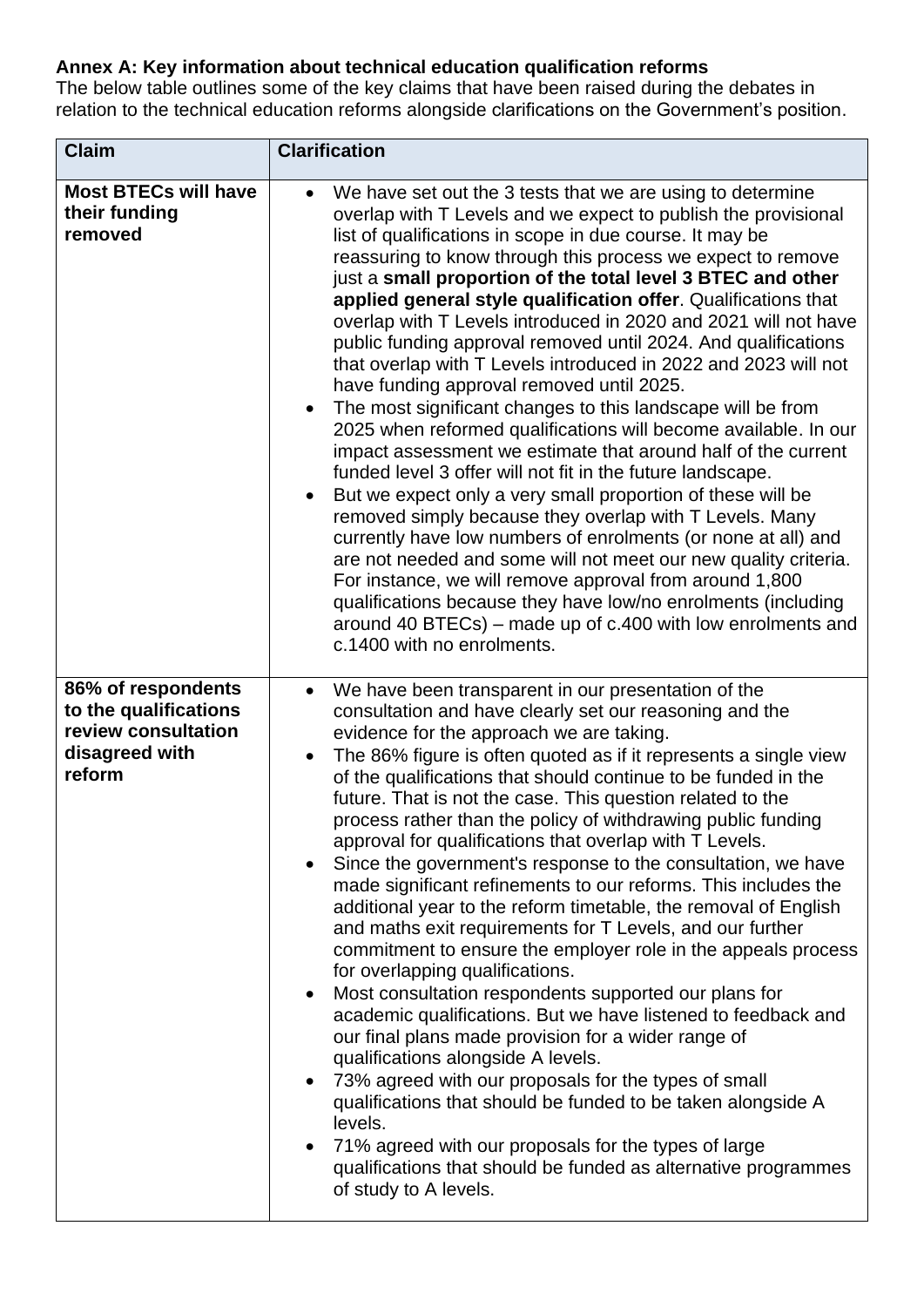| Young people are<br>being forced to<br>choose between only<br>technical or only<br>academic routes                  | We need to have qualifications that have clear purposes and<br>$\bullet$<br>deliver what employers need. But this does not mean that we<br>want a binary system where the only options will be A levels or<br>a T Level programme.<br>We know there are some existing qualifications that lead to<br>good outcomes, and we expect to see some Applied General<br>style qualifications, which could include some BTECs, playing a<br>valuable role in the reformed landscape - where there is a<br>need for them and they meet the quality and other criteria.<br>We have made it clear that students will be able to take applied<br>$\bullet$<br>general style qualifications alongside A levels as part of a<br>mixed programme.                                                                                                                                                                                                                                                                                                                                                                                                                                                         |
|---------------------------------------------------------------------------------------------------------------------|--------------------------------------------------------------------------------------------------------------------------------------------------------------------------------------------------------------------------------------------------------------------------------------------------------------------------------------------------------------------------------------------------------------------------------------------------------------------------------------------------------------------------------------------------------------------------------------------------------------------------------------------------------------------------------------------------------------------------------------------------------------------------------------------------------------------------------------------------------------------------------------------------------------------------------------------------------------------------------------------------------------------------------------------------------------------------------------------------------------------------------------------------------------------------------------------|
| <b>T Levels are only</b><br>suitable for students<br>with GCSEs at grade<br>6 and above, the<br>highest GCSE grades | T Levels have been designed to support success for a range of<br>$\bullet$<br>students, not just those who achieve the highest grades at<br>GCSE.<br>Providers have the discretion to determine T Level entry<br>requirements, as they do for other qualifications. Most early-<br>adopter providers have included grade 4 GCSE English and<br>maths in their entry requirements for the initial T Level cohorts<br>(this is below grades 6-9, the highest GCSE grades). Level 2 in<br>English and maths is a standard part of the entry requirements<br>set by providers for most Level 3 study programmes.<br>We have removed the English and maths exit requirement from<br>$\bullet$<br>T Levels to ensure that as many young people as possible can<br>access and successfully complete a T Level.<br>The T Level Transition Programme is designed to support<br>$\bullet$<br>young people who are not ready to start a T Level at age 16 but<br>have the potential to progress to one following a tailored<br>preparation programme – English and maths study will be a key<br>part of the programme where students do not already have a<br>GCSE grade 4 or above in these subjects |
| T Levels are 80%<br>academic and 20%<br>practical                                                                   | T Levels are not academic programmes, they are<br>$\bullet$<br>occupationally focused and based on the same standards as<br>apprenticeships.<br>The vast majority of a T Level is spent developing and honing<br>$\bullet$<br>the technical skills needed for skilled employment, through<br>practical tasks and projects as well as an extended placement<br>in industry.<br>The primary purpose of T Levels is to support entry to skilled<br>$\bullet$<br>employment. This is why they have been designed with<br>employers and focus on occupational competence.                                                                                                                                                                                                                                                                                                                                                                                                                                                                                                                                                                                                                       |
| The government has<br>not set out the criteria<br>for overlap                                                       | We outlined our proposed overlap criteria in our Second Stage<br>$\bullet$<br>consultation. In our policy statement published in July last year,<br>we confirmed the three tests that we would apply to determine<br>to overlap. These are:<br>Is it a technical qualification, in that it primarily aims to<br>$\circ$<br>support entry to employment in a specific occupational<br>area(s)?<br>$\circ$ Are the outcomes that must be attained by a person<br>taking the qualification similar to those set out in a<br>standard covered by a T Level?                                                                                                                                                                                                                                                                                                                                                                                                                                                                                                                                                                                                                                    |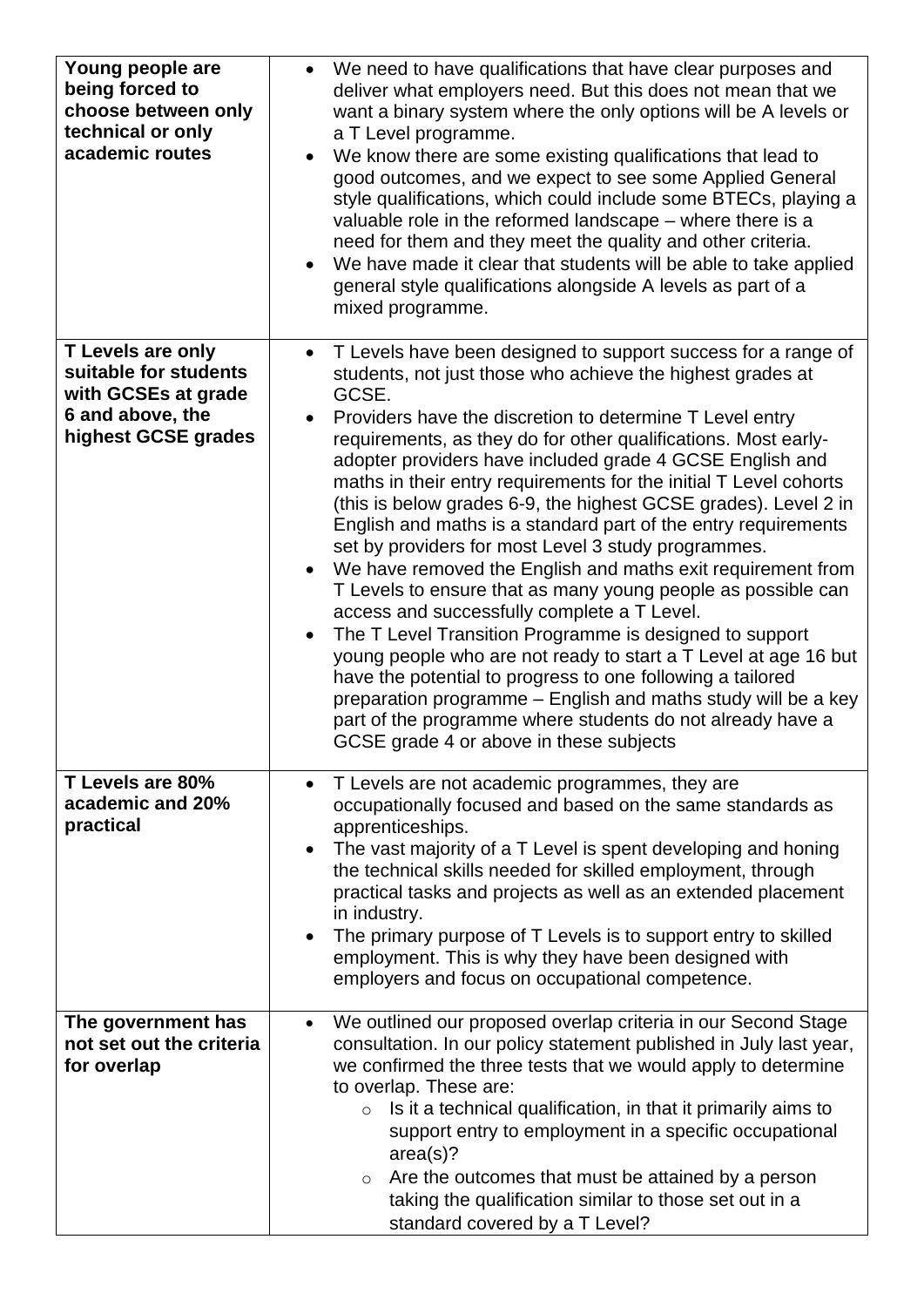| $\circ$ Does the qualification aim to support entry to the same<br>occupation(s) as a T Level? |
|------------------------------------------------------------------------------------------------|
|                                                                                                |